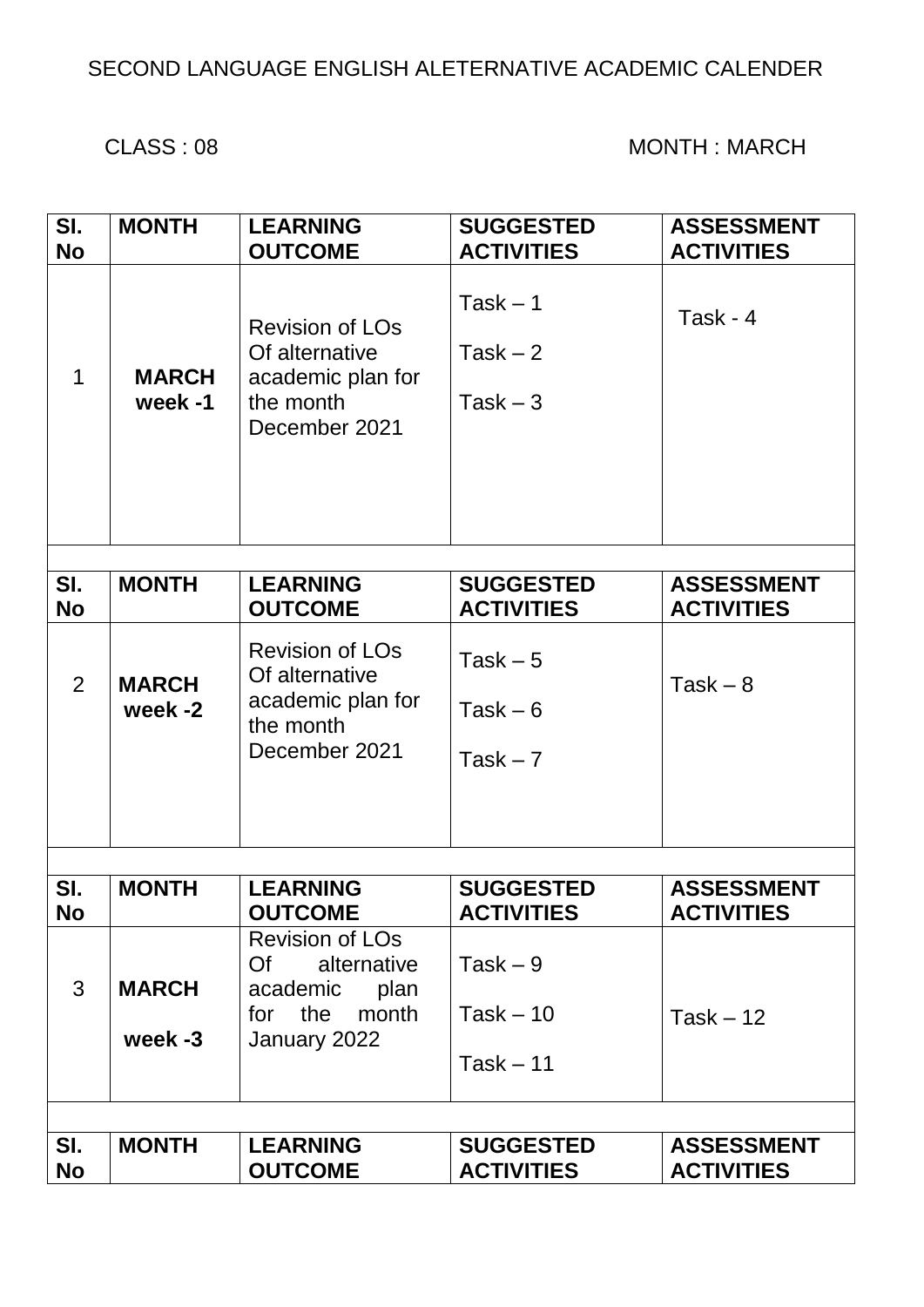|                | <b>MARCH</b> | <b>Revision of LOs</b><br>Of alternative       | $Task - 13$ | $Task - 15$ |
|----------------|--------------|------------------------------------------------|-------------|-------------|
| $\overline{4}$ | week -4      | academic plan for<br>the month January<br>2022 | $Task - 14$ |             |
|                |              |                                                |             |             |

### **WEEK - 1**

## **TASK – 1**

Read the following Poem and compare this poem with the "Machine". Tell your inferences to the whole class orally.

> Million Million Years Later It seems ages and ages ago There was a planet called the Earth There lived some creatures called men They were well known for their mirth

Somehow they managed to reach The Moon, the Mars and Venus And after settling for a while They bombed the Earth to pieces

From these to other stars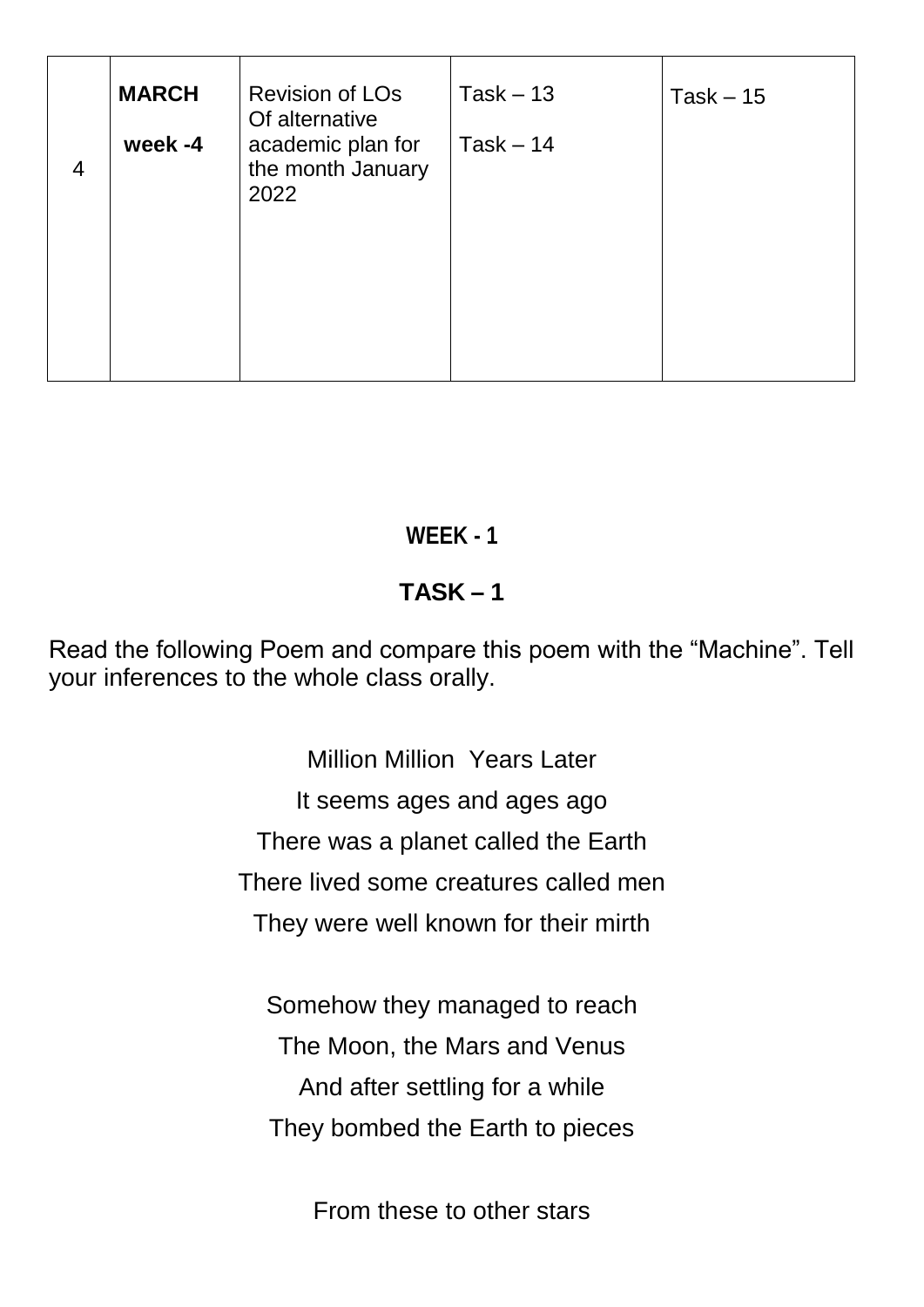Far into space they ventured It seems on some Milky Way All their souls were punctured

Now there is not a single seed Oh Ma, even for curiosity's sake And God does not want to create them again And repeat the same old mistake

:- V.G.Bhatta

#### **TASK – 2**

Name five machines which are very useful in day to day life of people.

| S.No   Name of the machine | Why it is important to life |
|----------------------------|-----------------------------|
|                            |                             |
|                            |                             |
|                            |                             |
|                            |                             |
|                            |                             |
|                            |                             |
|                            |                             |
|                            |                             |
|                            |                             |
|                            |                             |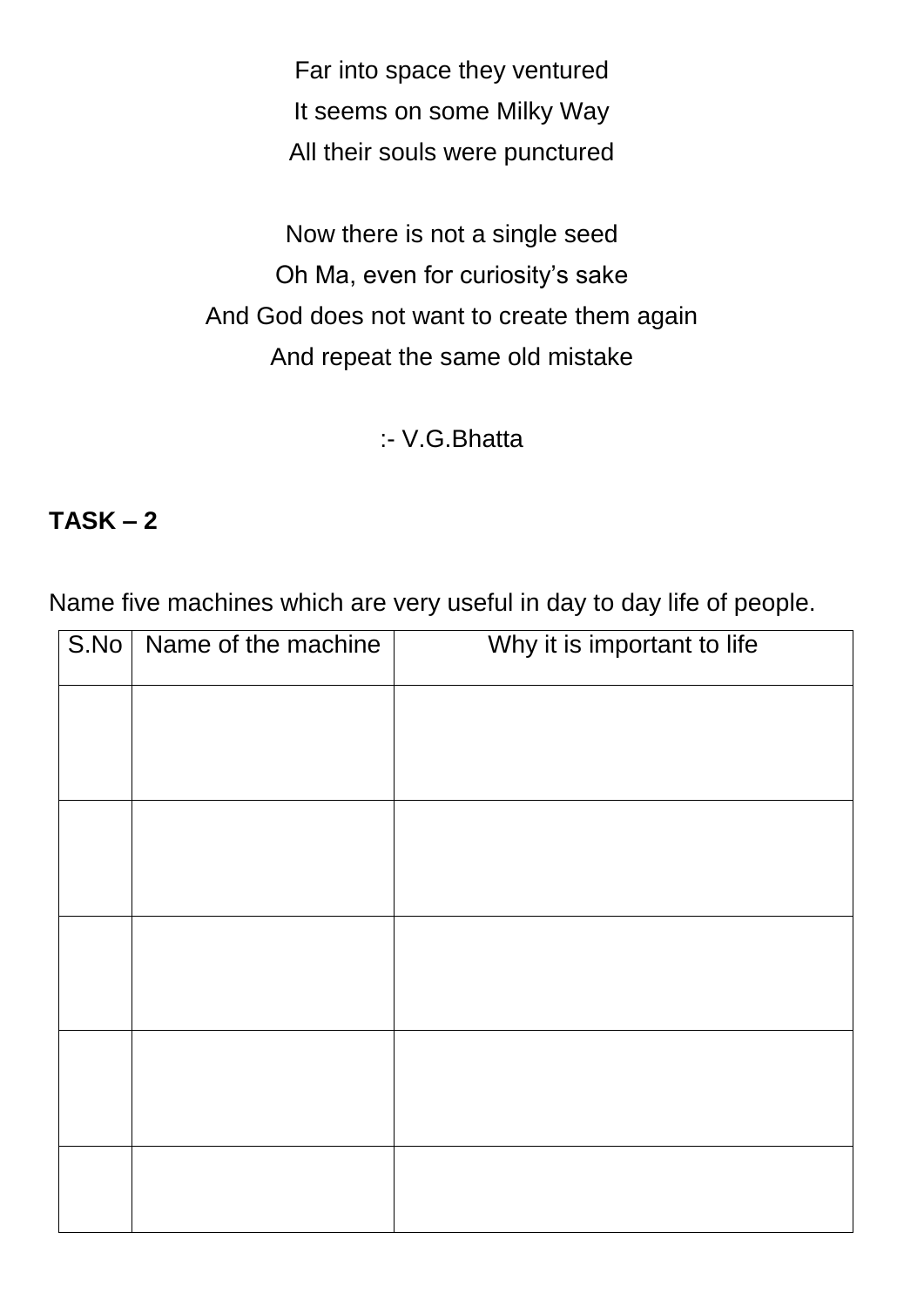Think and answer.

What work according to you should be done only by people not by any machine. Share your response below.

### **TASK – 3**

Sit in a group of 3 -4 students. Read the following passage and answer the following questions.

Educating boys and girls together has always been an important and stressful issue. Many parents believe that the educational process can be more effective if the classes are divided according to the gender of the students. Although same-gender schools are considered too conservative and strict in today"s times. Nevertheless, there are still supporters of this manner of education. Some parents are not in favor of a co-educational system as they feel that the presence of the opposite gender distracts the attention of students and prevents them from concentrating on studies.

On the other hand, supporters of co-education feel that as boys and girls are different, it is a valuable experience for both genders to communicate with each other. Moreover, the earlier boys and girls begin to communicate, the sooner they acquire social skills, which are crucial to communicating freely in the world. Further, if there are girls in the class, boys may well possibly try to behave better in order not to lose face in front of the girls.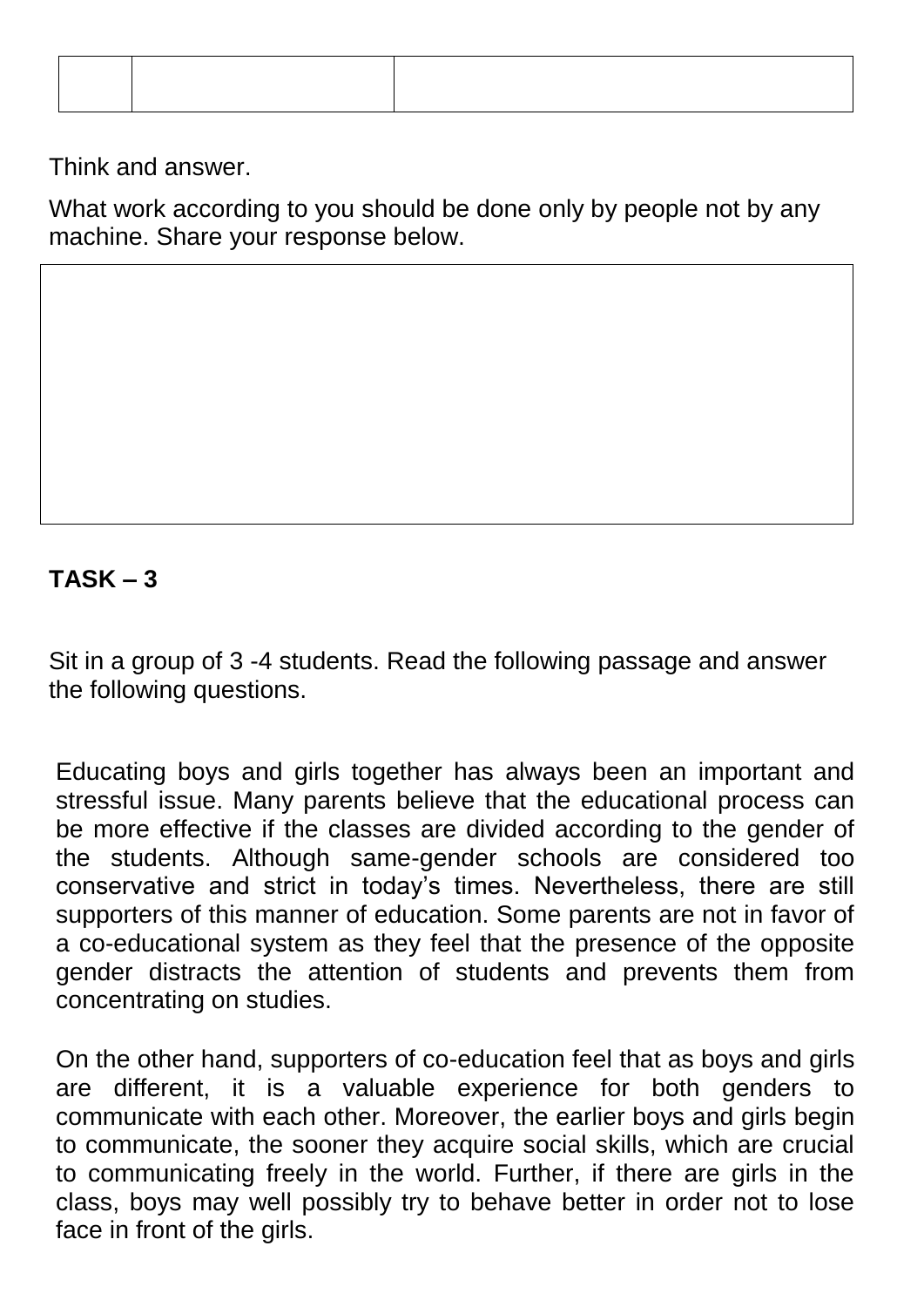Apart from all that has been mentioned above, educating boys and girls together helps them understand and mutually respect each other from an early stage in life. This can possibly help in building a generation that doesn"t suffer from gender bias and is open to a healthy competition even between the two genders

Questions:

- 1. Why according to the writer are some parents not in favor of the coeducation system?
- 2. Why are socializing skills important?
- 3. Same-gender schools are considered …
- 4. What according to the writer helps girls and boys develop mutual respect for each other?

- 5. Find words from the passage that mean
	- a. traditional
	- b. paying attention
	- c. vital
	- d. unfairness

**TASK – 4**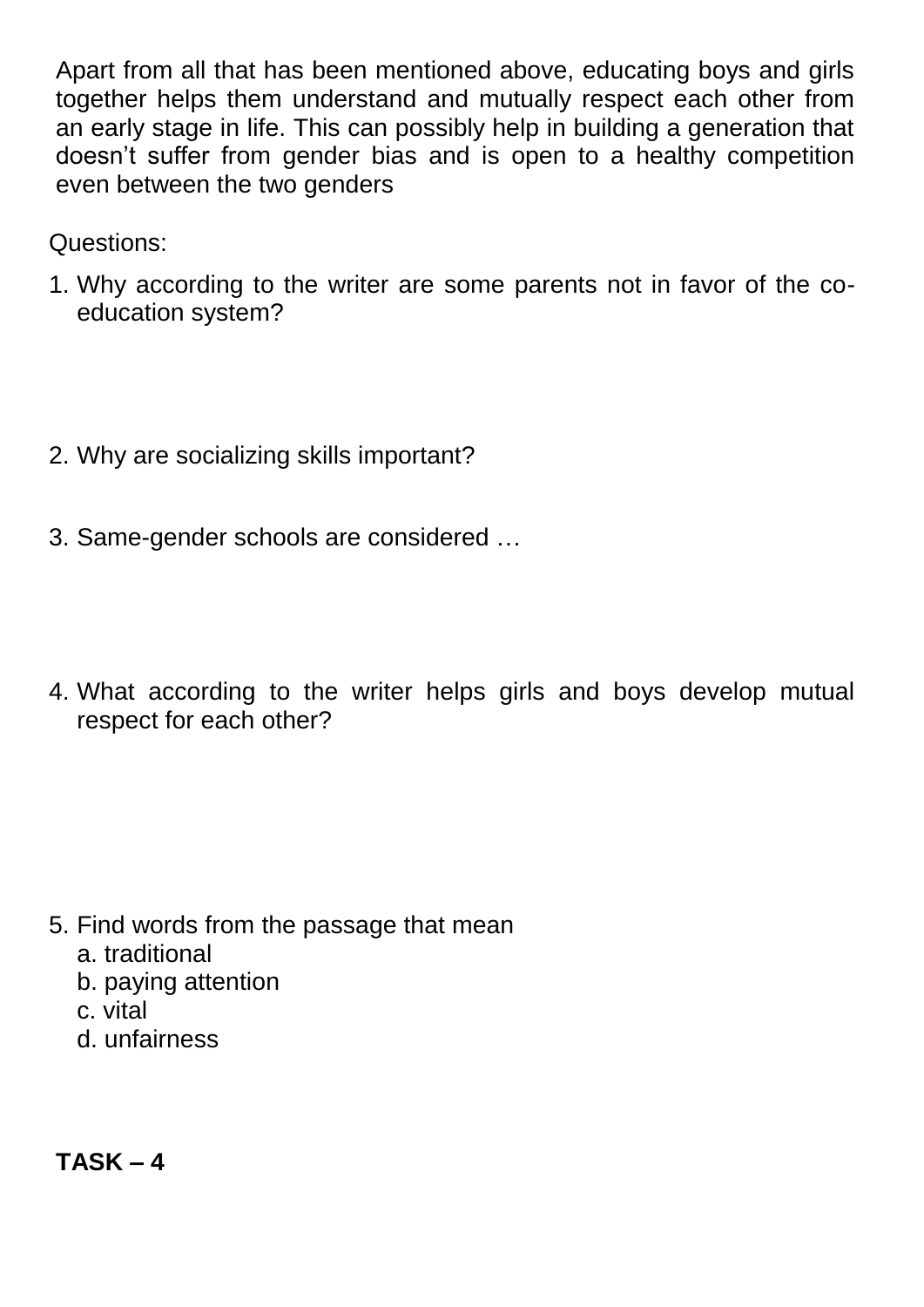- 1. Look at the following phrases and see how the two words go together. They are collocative words.
	- a) Sunny weather
	- b) Smiling face
	- c) Hard working scientist
	- d) Improved cherry

Now fill in the blanks with the most appropriate describing words given in the box below. For a few, you may have more than one combination.

| a)  community  |
|----------------|
| b)  Soil       |
| c)  Blackberry |
| d)  Cactus     |
| e)  attempt    |
| f)  value      |
|                |

Desert, commercial, successful, scientific, thorn less, rich, white

2. Refer a dictionary and write at least 20 collocative words in the space given below.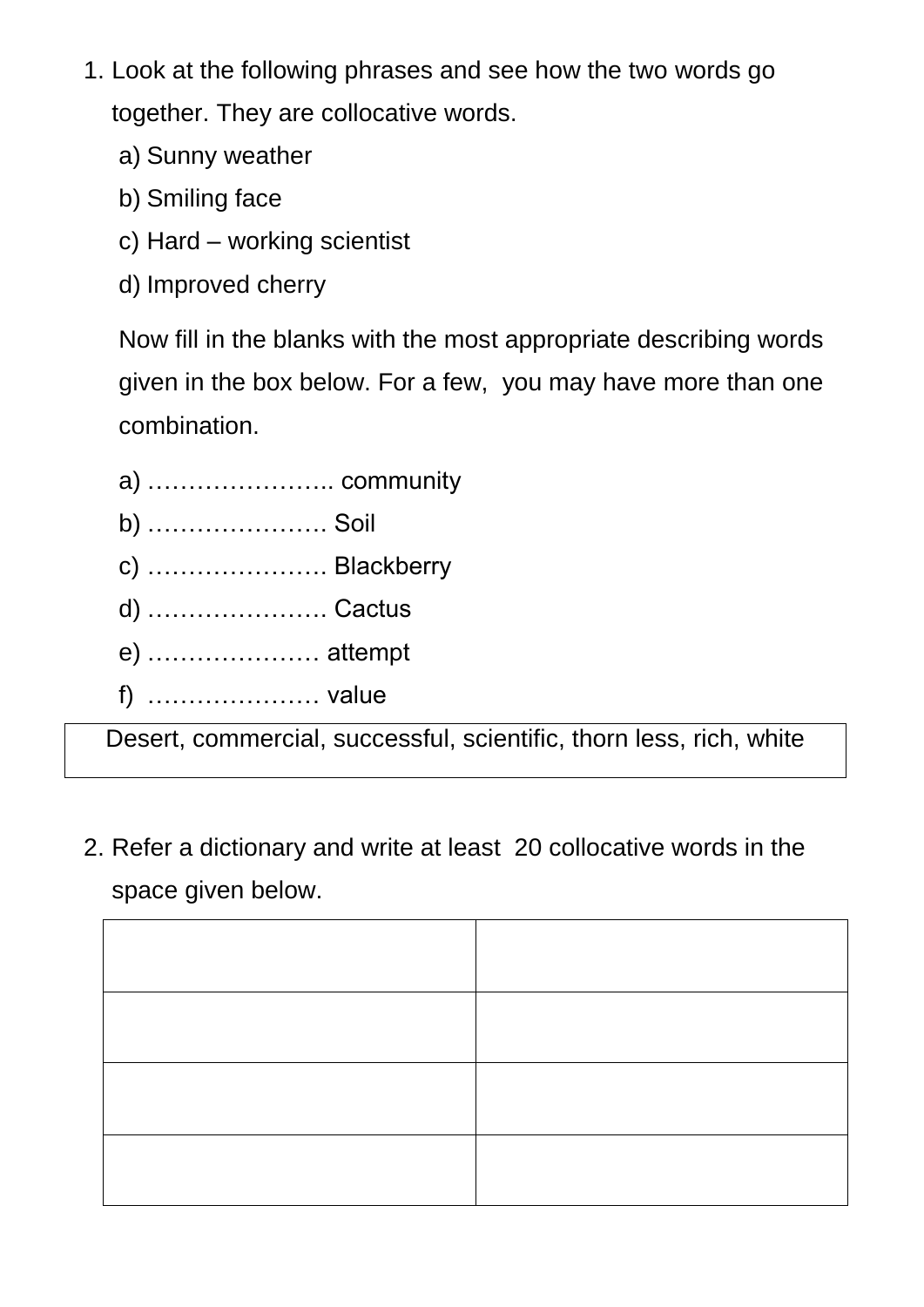# **3. Classify the following list of items into the categories of flowers, fruits and vegetables.**

Orange, plum, neem, desert cactus, mango, blackberry, banana, brinjal, potato, cherry, lemon, apple, grapes, jasmine, lotus, shasta daisy, marigold, rose, tomato, peach, watermelon, carrot.

| <b>Fruits</b> | <b>Vegetables</b> | <b>Flowers</b> |
|---------------|-------------------|----------------|
|               |                   |                |
|               |                   |                |
|               |                   |                |
|               |                   |                |
|               |                   |                |
|               |                   |                |
|               |                   |                |
|               |                   |                |
|               |                   |                |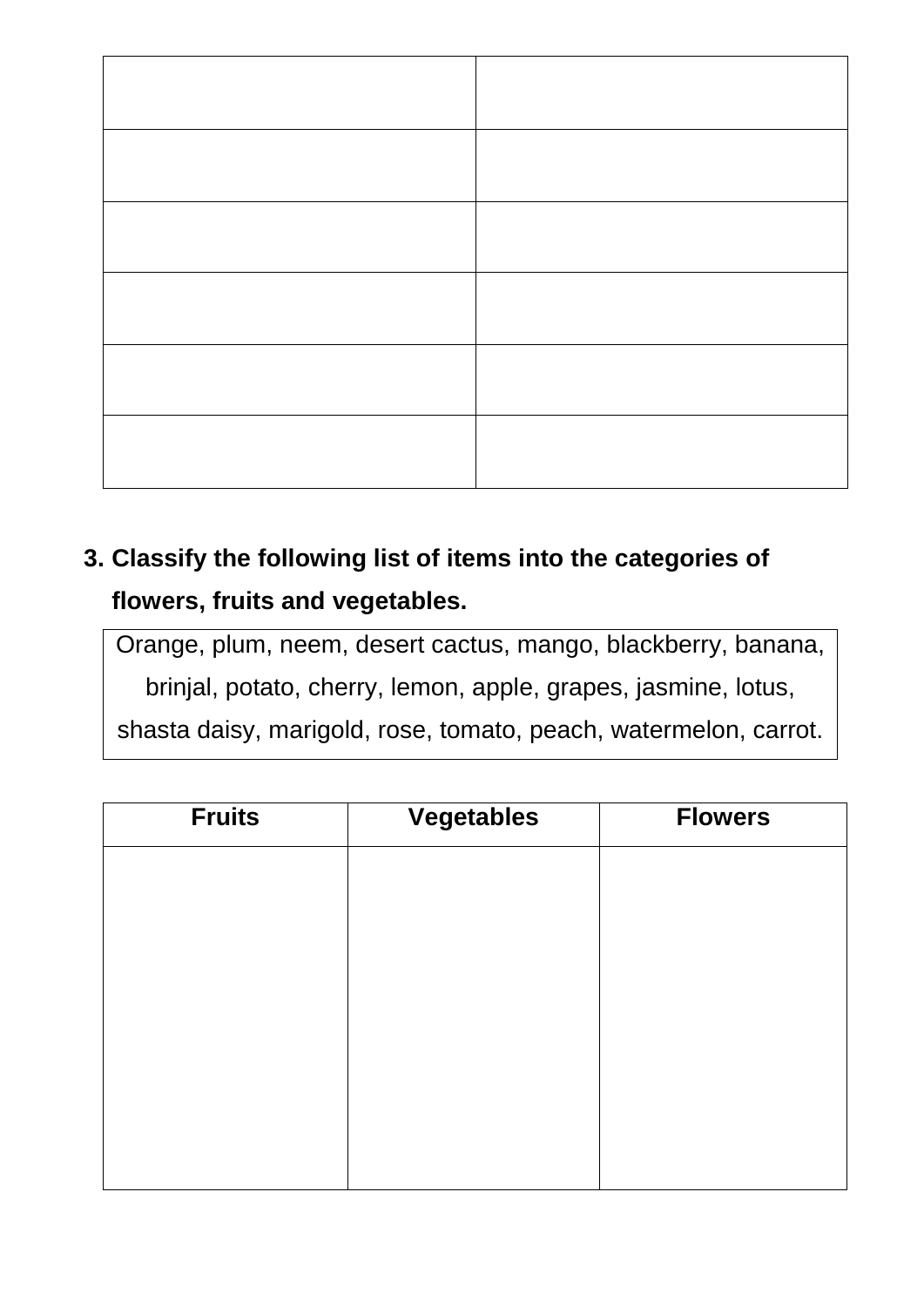### **TASK 5 :**

### **Read the following story and answer the questions that follow.**

### **Drunken Monkey Kung Fu Scares Village**

Chikkanayakana halli : A monkey, addicted to alcohol and often attacking people, is scaring the wits out of the residents of Shetty kere, a village here.

2.The monkey was first noticed in the village a month ago. It has taken a liking for alcohol, perhaps due to some mischievous alcohol addicts in the villages initiating it into drinking. It is now addicted to the brew and often gets high. It has also become indiscriminate in its eating habits and has put on weight and become aggressive.

3. Once inebriated, the monkey begins harassing passersby and even attacking them. The aggressive monkey scares even a large crowd. So far, it has attacked at least 30 persons, and injured many of them. Even dogs are among its victims.

4. The monkey, which has made the bus terminal its home, snatches travellers" bags and their belongings. Anyone resisting it is attacked.

5. But pious, if not cowardly they are, the residents see it as an incarnation of Hanuman, the monkey god, and worship it, but their piety is wearing thin, and they want someone to get rid of the rowdy Simian.

Questions:

a) Where and when was the drunken monkey noticed first ?

b) How did addiction affect the monkey ?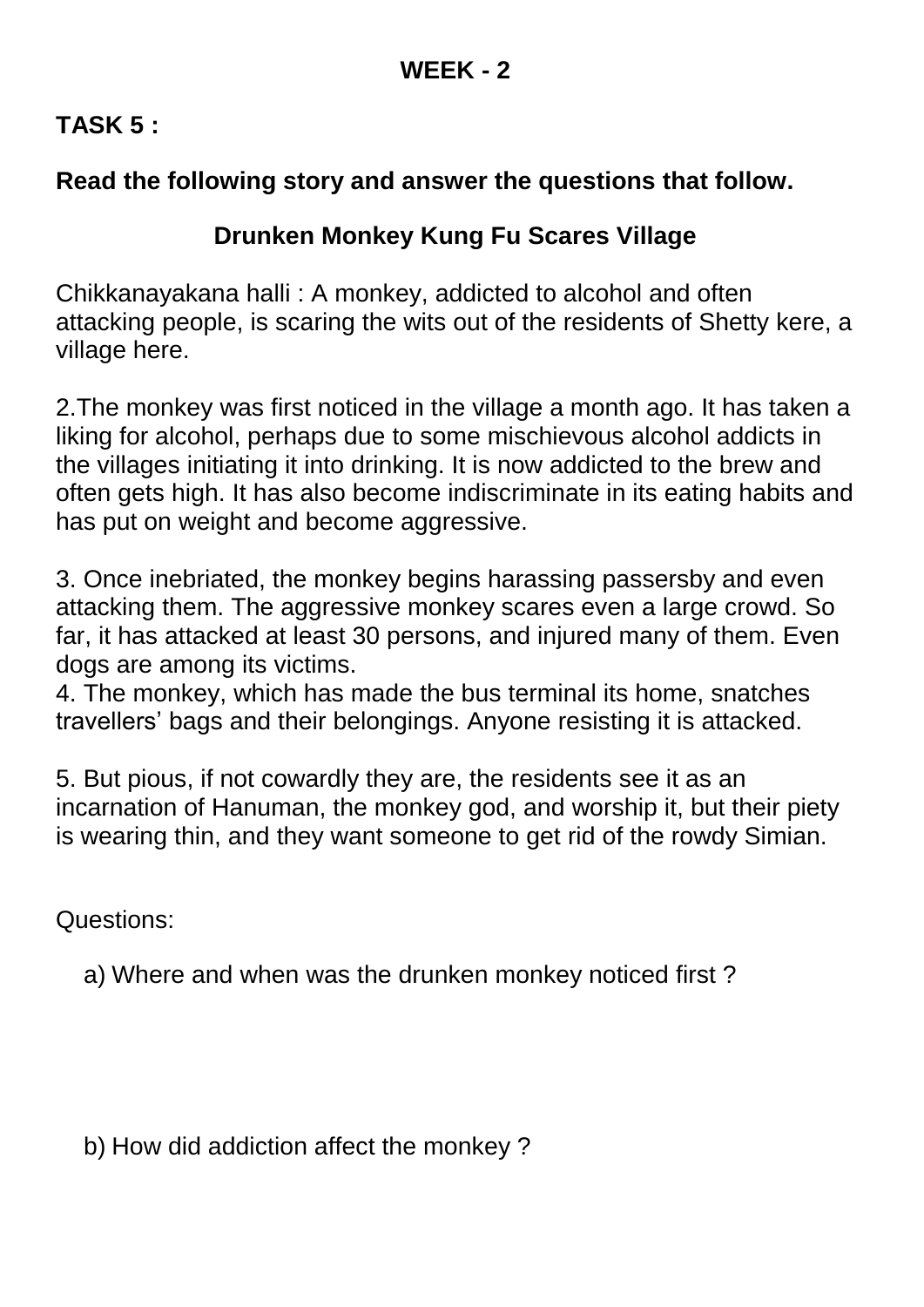c) Match the phrases with their meanings:

| Α                      |                                                           |
|------------------------|-----------------------------------------------------------|
| Scaring the wit out of | - avoiding                                                |
| Getting high           | - vanishing                                               |
| Wearing thin           | - making one very afraid                                  |
| Getting rid of         | $-$ going up the hill                                     |
|                        | Feeling very difficult to do something – being over drunk |

### **TASK – 6**

### **1. Listen and Speak**

Diphthongs /aʊ/ and /əʊ/

Teacher says these words aloud. Listen carefully and repeat after each word.

> now, how, cloud, scout load, doubt, town, tone What"s the common sound? Yes, it is /aʊ/.

so, low, boat, coke, close snow, choke, goal Can you identify the common sound in these words? It is /əʊ/ the shorter form of /aʊ/.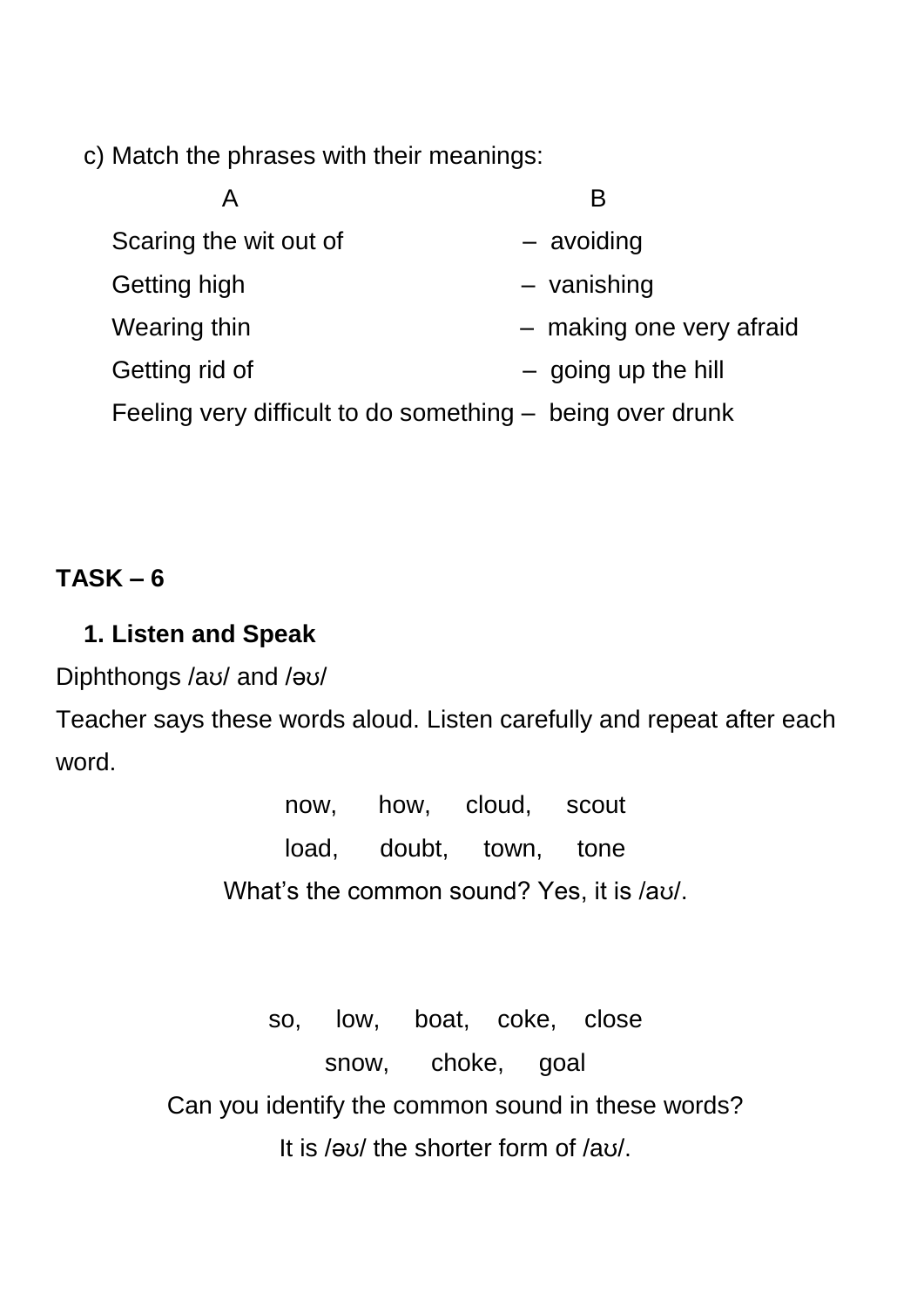### **TASK - 7**

### **Active and Passive voice.**

Match the names in the left hand column with the discoveries / inventions / compositions etc. in the right-hand column. Then write sentences in both active and passive voice using the agent and appropriate verb.

| Kalidasa           | - Geeta Govinda     |
|--------------------|---------------------|
| Jayadeva           | - Shakuntala        |
| <b>Tagore Film</b> | - 'Tare Zameen par' |
| Amir Khan          | - Jai Ho            |
| Gulzar             | - Harry Potter      |
| J.K. Rowling       | - Geethanjali       |
| Galileo            | - Telescope.        |
| <b>Example:</b>    |                     |

Galileo invented the telescope.

The Telescope was invented by Galileo.

 $\mathcal{L}^{(n)}$  . The contract of the contract of the contract of the contract of the contract of the contract of ………………………………………………………………………………… ………………………………………………………………………………… ………………………………………………………………………………… ………………………………………………………………………………… ………………………………………………………………………………… ………………………………………………………………………………… …………………………………………………………………………………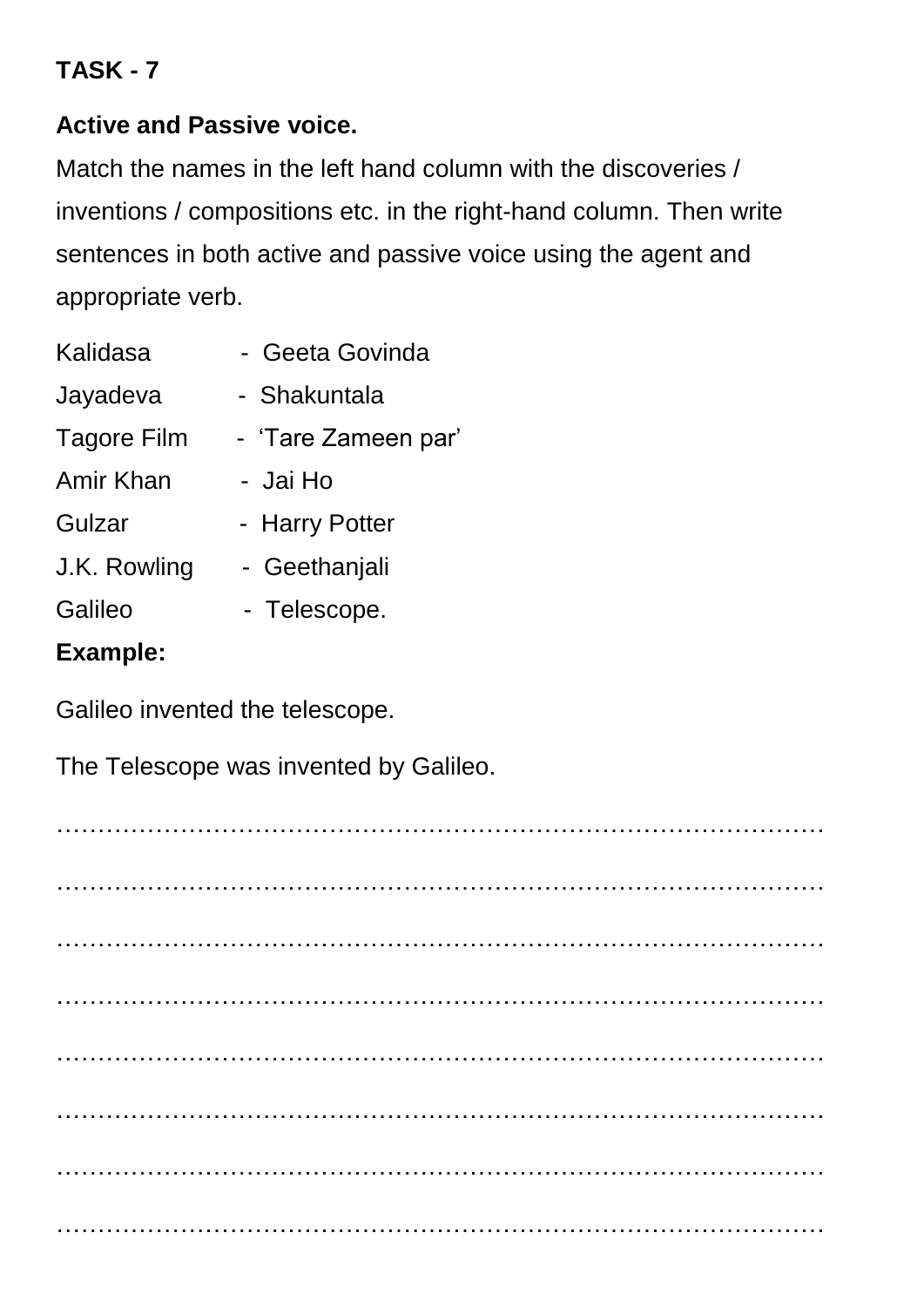………………………………………………………………………………… ………………………………………………………………………………… ………………………………………………………………………………… ………………………………………………………………………………… ………………………………………………………………………………… ………………………………………………………………………………… …………………………………………………………………………………

## **TASK – 8**

**An outline of a story is given below. Complete the story supplying the required words and phrases.**

A cap seller on his way to market ......... very hot .......... the cool shade of a huge tree ............... takes a nap beside his basket of caps ............... wakes up ..................... basket empty .................. thinks they are stolen ............... noises above .......... monkeys with caps on ............. desperate efforts to recover the caps ........... at last snatches his own cap off his head and throws it down ............. monkeys do the same ........... he picks up the caps .............. happy.

## **Rewrite the story:**

………………………………………………………………………………… ………………………………………………………………………………… …………………………………………………………………………………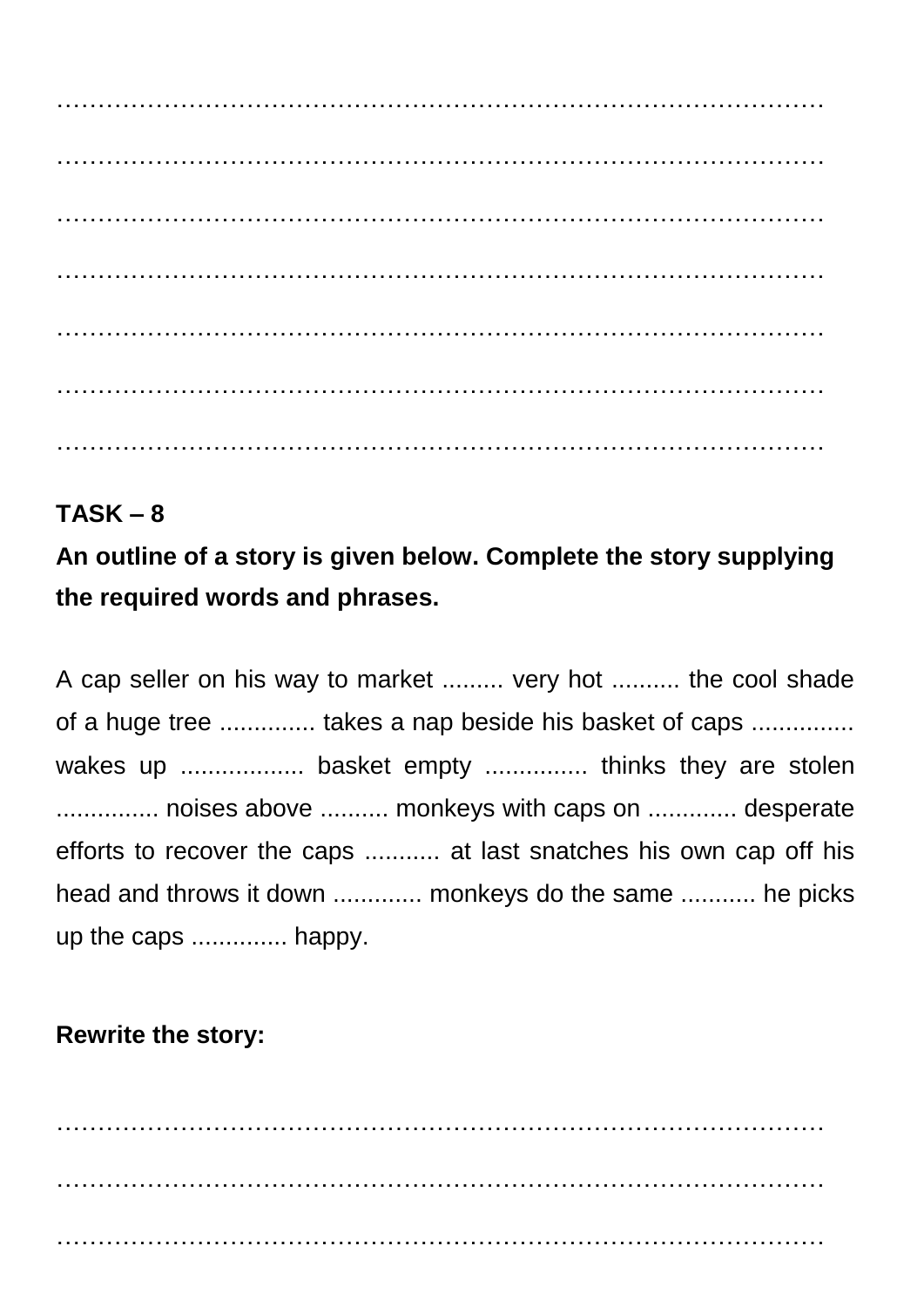………………………………………………………………………………… ………………………………………………………………………………… ………………………………………………………………………………… ………………………………………………………………………………… ………………………………………………………………………………… …………………………………………………………………………………

#### **WEEK - 3**

#### **TASK – 9:**

Read the "The Story of Dharmavyadha" in your textbook in the supplement reading section. And try to write the meaning of the following words by understanding the words in the context of the story. Check the actual meaning in the dictionary.

#### **Here is the meaning:**

| <b>Given word</b>       | <b>Meaning inferred</b> | Synonym in the dictionary |
|-------------------------|-------------------------|---------------------------|
| Proficient              |                         |                           |
| <b>Surpass</b>          |                         |                           |
| <b>Stunned</b>          |                         |                           |
| Depressed               |                         |                           |
| Grief                   |                         |                           |
| Cultivate               |                         |                           |
| <b>Bestowed</b>         |                         |                           |
| Virtue                  |                         |                           |
| Hereditary              |                         |                           |
| Glared                  |                         |                           |
| Confounded              |                         |                           |
| <b>Enlightened soul</b> |                         |                           |
| Forsaking               |                         |                           |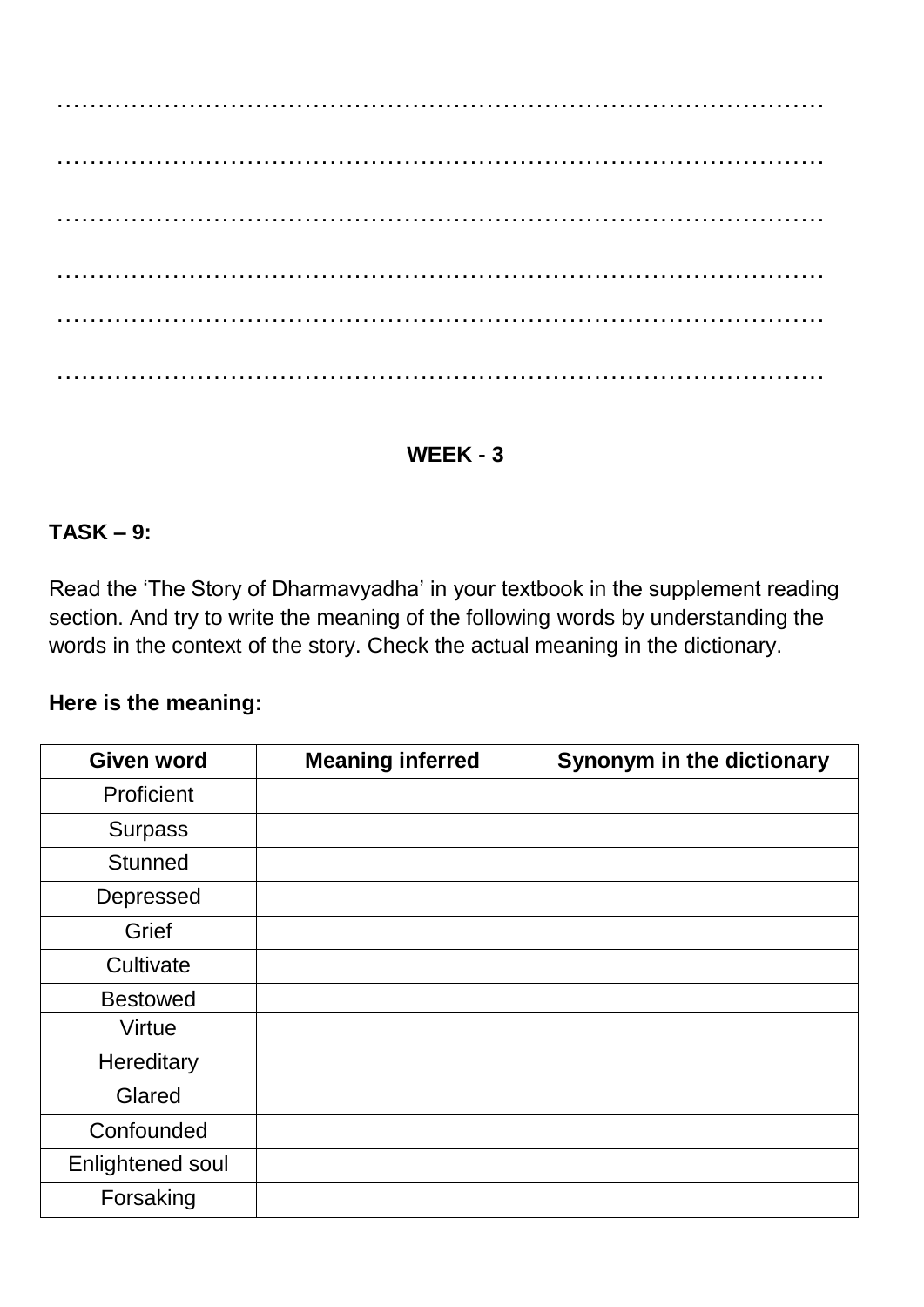| Perched          |  |
|------------------|--|
| <b>Dwelt</b>     |  |
| Wrath            |  |
| Ascetic          |  |
| Alms             |  |
| <b>Startled</b>  |  |
| <b>Mysteries</b> |  |
| Chaste           |  |
| Conceit          |  |
| Inherent         |  |
| Shield           |  |
| Elated           |  |

#### **TASK-10:**

Read the "The Story of Dharmavyadha" in your textbook in the supplement reading section. And answer the following questions.

1. Why was Kaushika very angry with the bird? ……………………………………………………………………………………………. ……………………………………………………………………………………………. ……………………………………………………………………………………………. 2. Why did the housewife delay in giving alms to Kaushika? ……………………………………………………………………………………………. ……………………………………………………………………………………………. ……………………………………………………………………………………………. 3. Who did she advice Kaushika to meet? …………………………………………………………………………………………….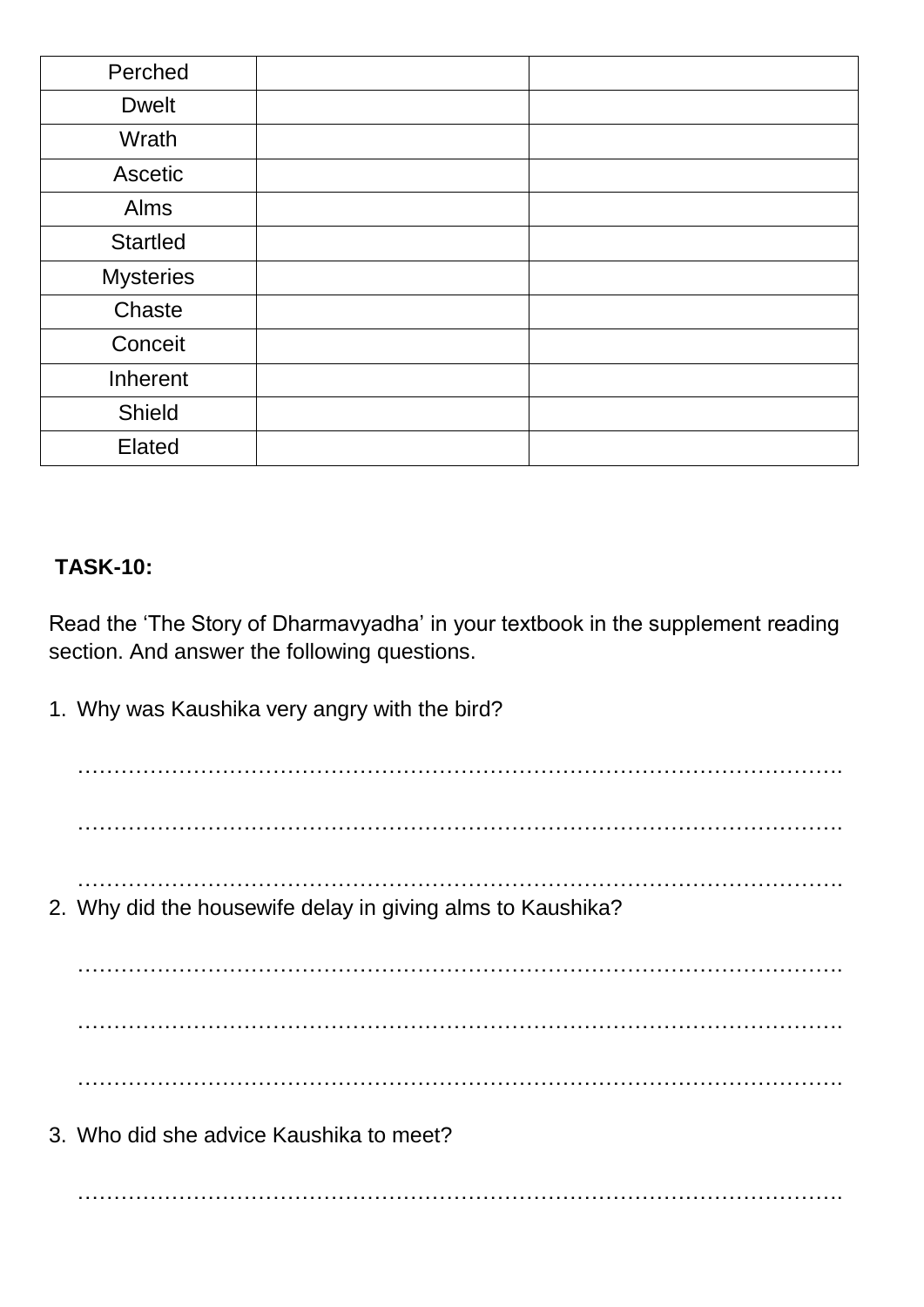4. Why did Kaushika feel stunned at the words of Dharmavyadha?

……………………………………………………………………………………………. …………………………………………………………………………………………….

…………………………………………………………………………………………….

5. What did Kaushika do after his visit to Dharmavyadha?

……………………………………………………………………………………………. ……………………………………………………………………………………………. …………………………………………………………………………………………….

6. What did Sage Markandeya tell Yudhistira in the end?

……………………………………………………………………………………………. ……………………………………………………………………………………………. …………………………………………………………………………………………….

### **TASK – 11:**

Read 'The Earth Quake' in your textbook in the supplement reading section. Use a dictionary and find the synonym or definitions of the following words.

| <b>Unfamiliar words</b> | Synonyms / definitions found in dictionary |
|-------------------------|--------------------------------------------|
| Shrub                   |                                            |
| Habitat                 |                                            |
| <b>Terrified</b>        |                                            |
| Shivering               |                                            |
| Fleeing                 |                                            |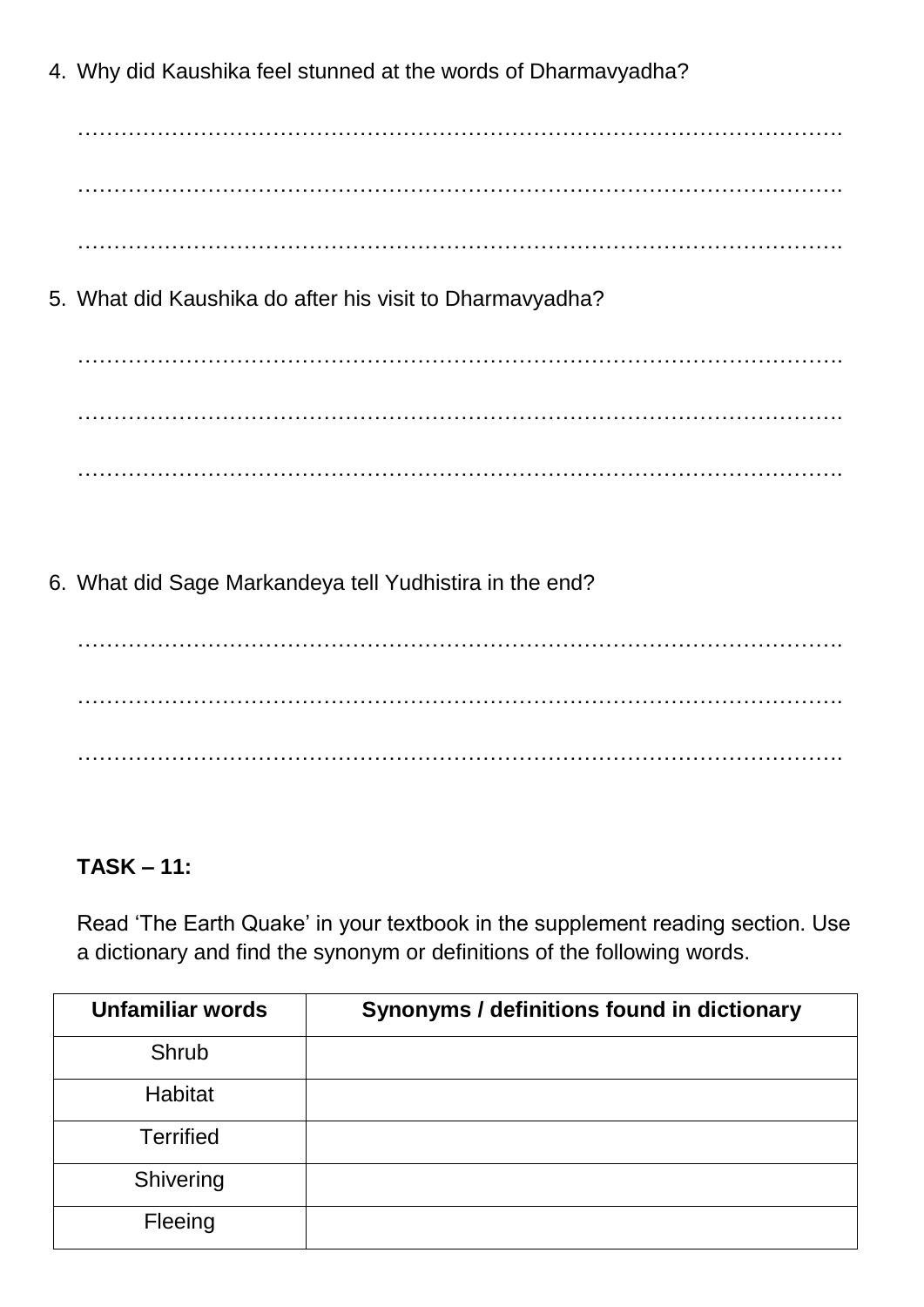| Gazelle       |  |
|---------------|--|
| Stampede      |  |
| Wild flight   |  |
| Frightened    |  |
| Huddled       |  |
| Species       |  |
| Fled          |  |
| Stretched out |  |
| Crash         |  |
| Crack up      |  |
| Not daring    |  |

#### **TASK – 12:**

Read 'The Earth Quake' in your textbook in the supplement reading section. Write the summary of the story in your own words.

…………………………………………………………………………………………….. …………………………………………………………………………………………….. …………………………………………………………………………………………….. …………………………………………………………………………………………….. …………………………………………………………………………………………….. …………………………………………………………………………………………….. …………………………………………………………………………………………….. …………………………………………………………………………………………….. ……………………………………………………………………………………………..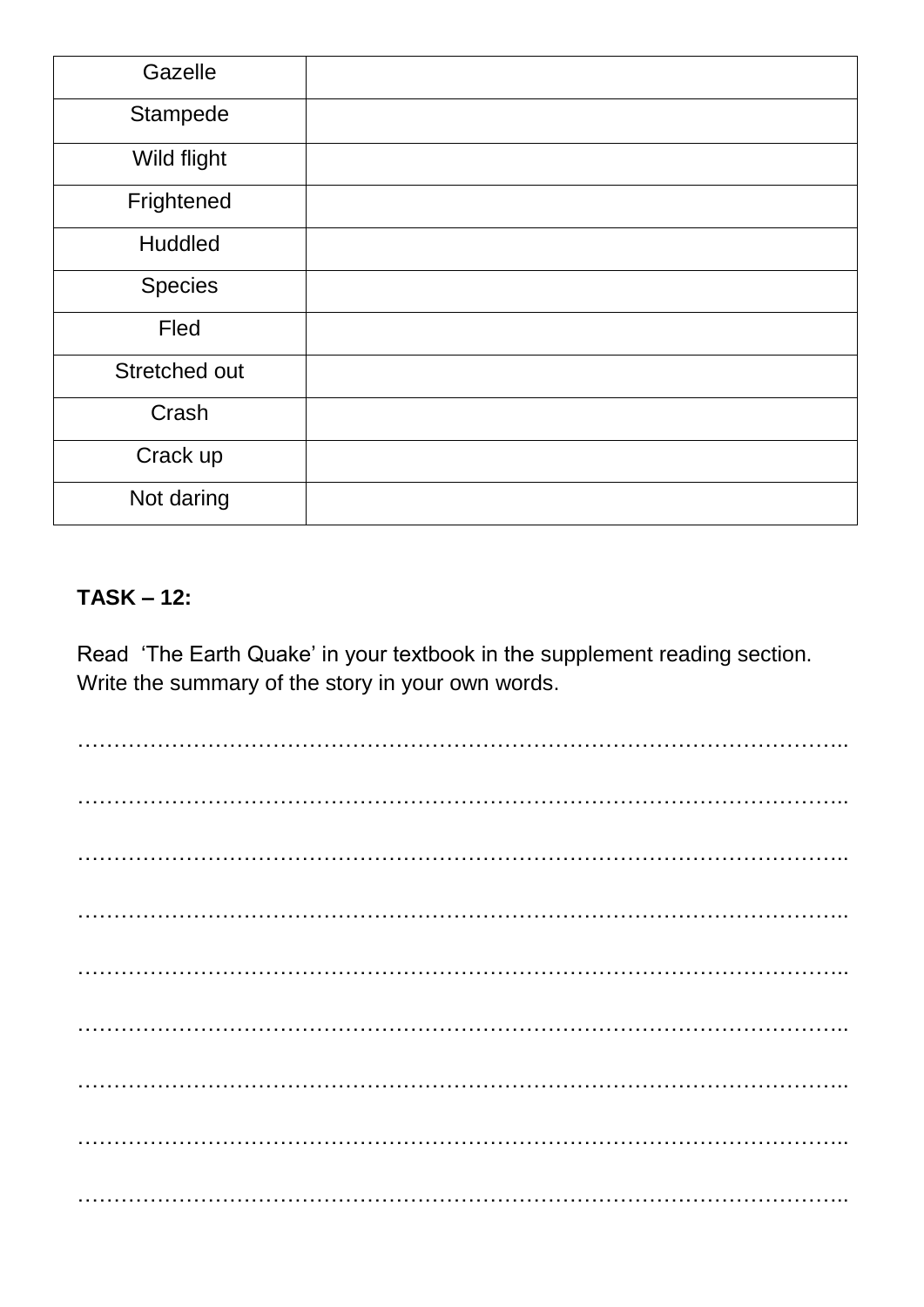### $WEEK - 4$

### $TASK - 13:$

Read 'The Earth Quake' in your textbook in the supplement reading section. And answer the following questions.

1. What was the wild imagination of the hare?

2. Which event caused the crash?

3. Name few animals that joined the race.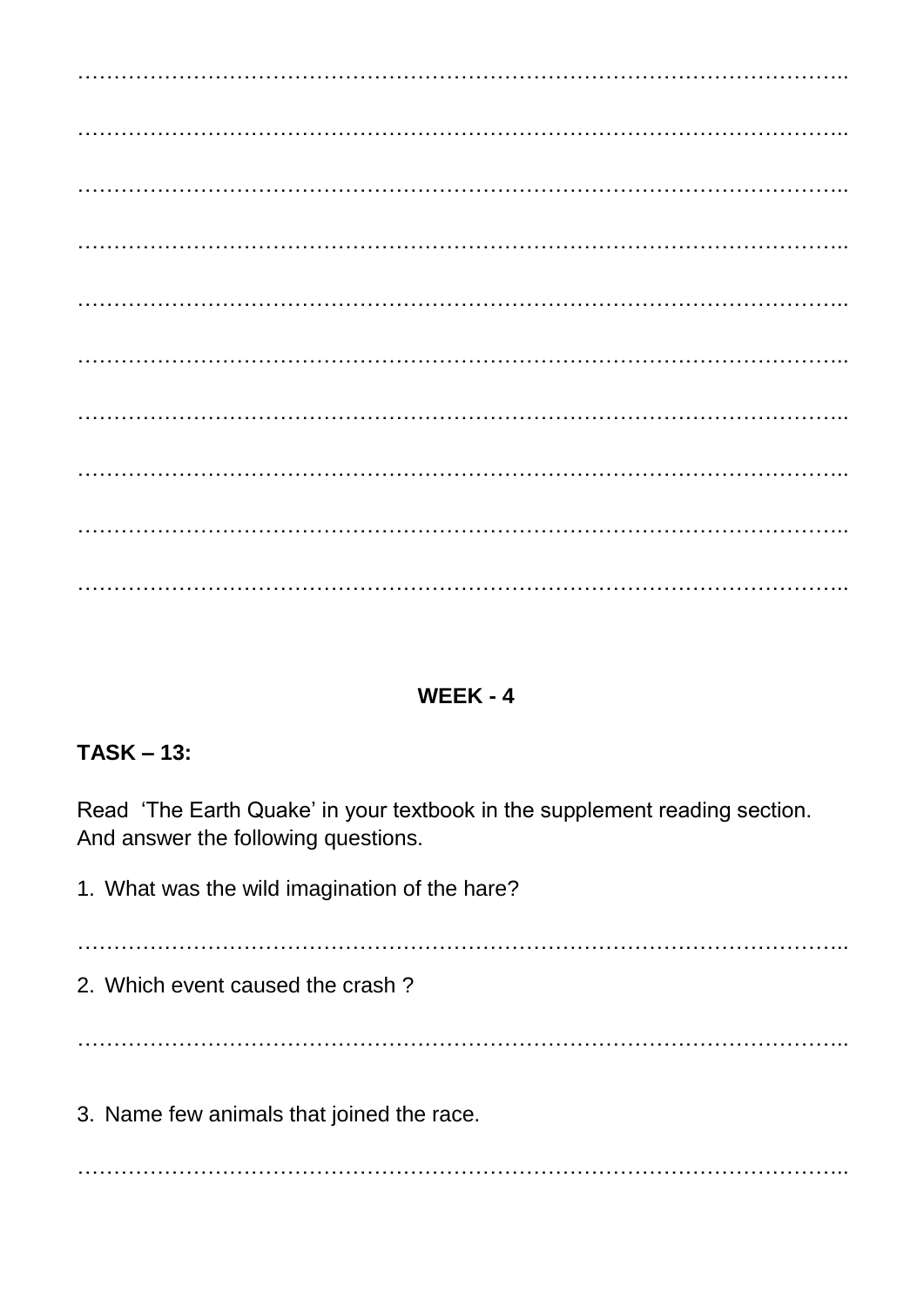4. Which of the animal do you think is the sensible one ? give reasons.

……………………………………………………………………………………………..

……………………………………………………………………………………………..

5. What did the lion guess about the cause of the crash ?

…………………………………………………………………………………………….. ……………………………………………………………………………………………..

6. What was the command given by the lion to the animals at the end?

…………………………………………………………………………………………….. …………………………………………………………………………………………….

#### **TASK – 14:**

Read "Lal Bahadur Shasthri" in your textbook in the supplement reading section. And answer the following questions.

1. List out the important events of Lal Bahadur Shasthr"s life.

…………………………………………………………………………………………….. …………………………………………………………………………………………….. …………………………………………………………………………………………….. …………………………………………………………………………………………….. …………………………………………………………………………………………….. ……………………………………………………………………………………………..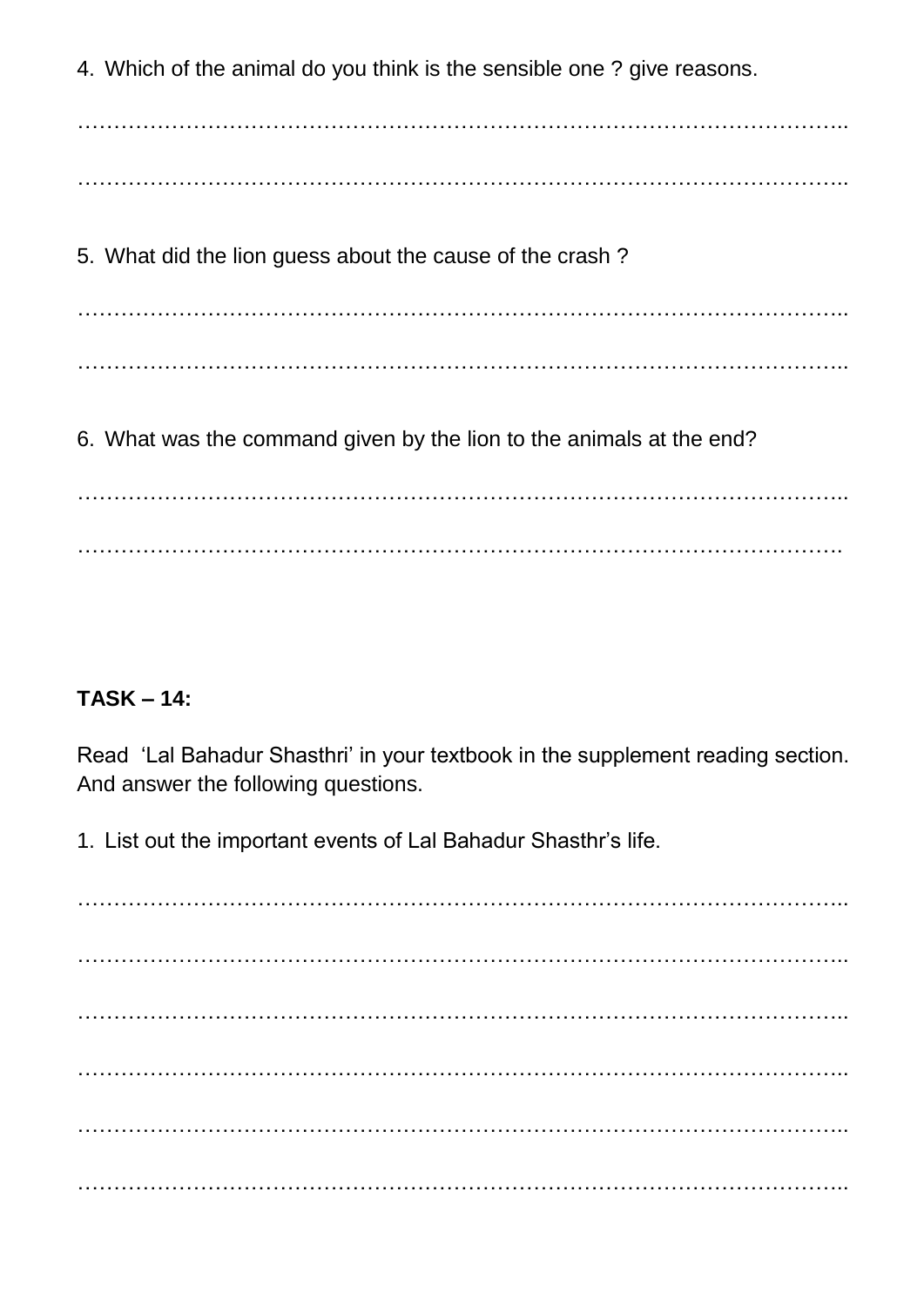2. Narrate one incident from Shasthri's life which highlights his honesty. 

### $TASK - 15:$

Read 'Lal Bahadur Shasthri' in your textbook in the supplement reading section. And prepare a speech in the space given below and deliver it, in front of the class.